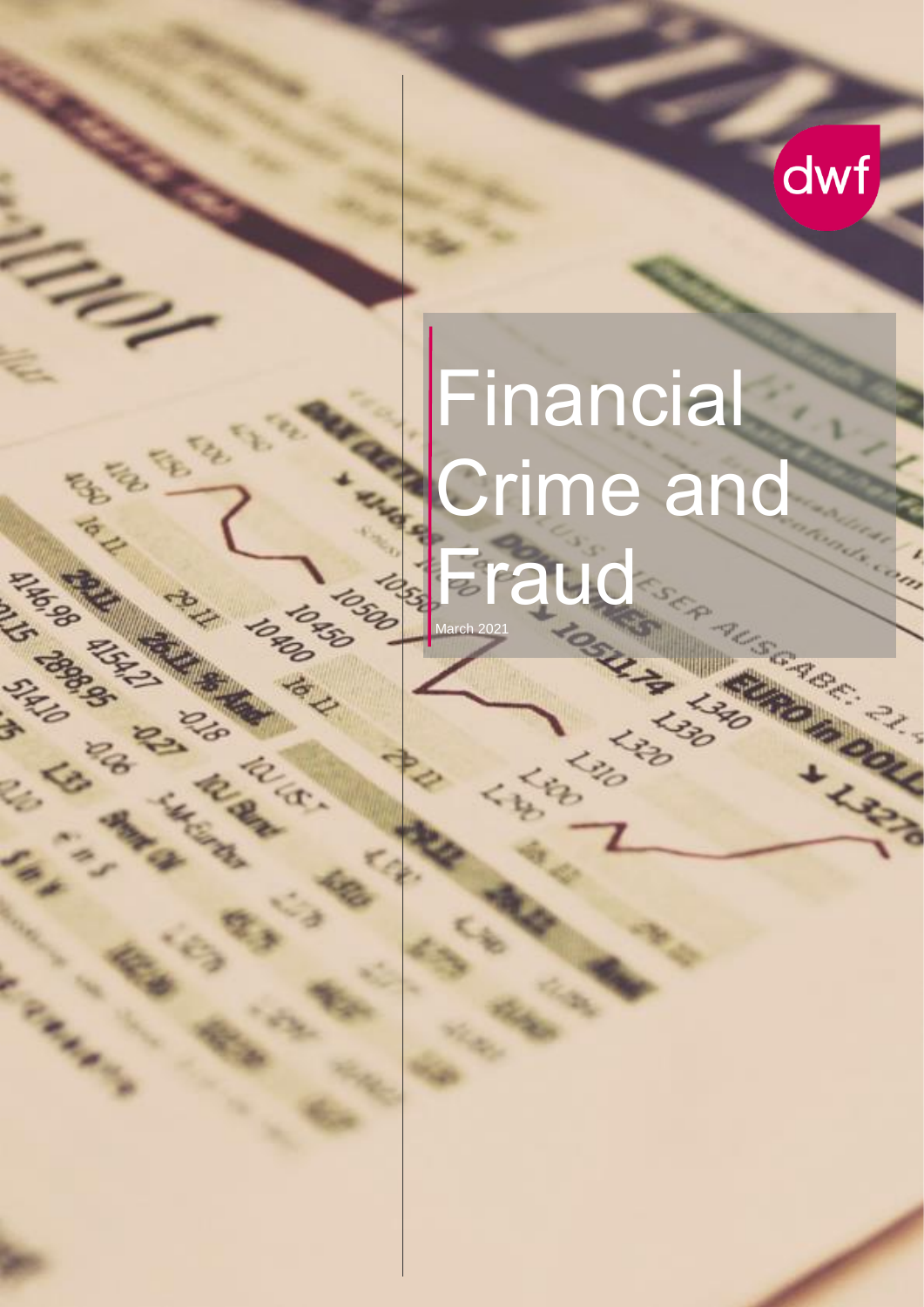# **Contents**

| The UK                 | 3  |
|------------------------|----|
| The FCA                | 3  |
| The SFO                | 3  |
| Fraud and cyber-crime  | 4  |
| <b>Key Contacts</b>    | 5  |
| Germany                | 6  |
| Updates                | 6  |
| <b>Key Contacts</b>    | 6  |
| Poland                 | 7  |
| The PFSA               | 7  |
| <b>AML Legislation</b> | 7  |
| <b>Key Contacts</b>    | 8  |
| <b>UAE</b>             | 9  |
| <b>Key Contacts</b>    | 10 |
| Saudi Arabia           | 11 |
| <b>Key Contacts</b>    | 11 |

# dwf



### **Find out more about DWF**



in

dwfgroup.com enquiries@dwf.law

linkedin.com/company/dwf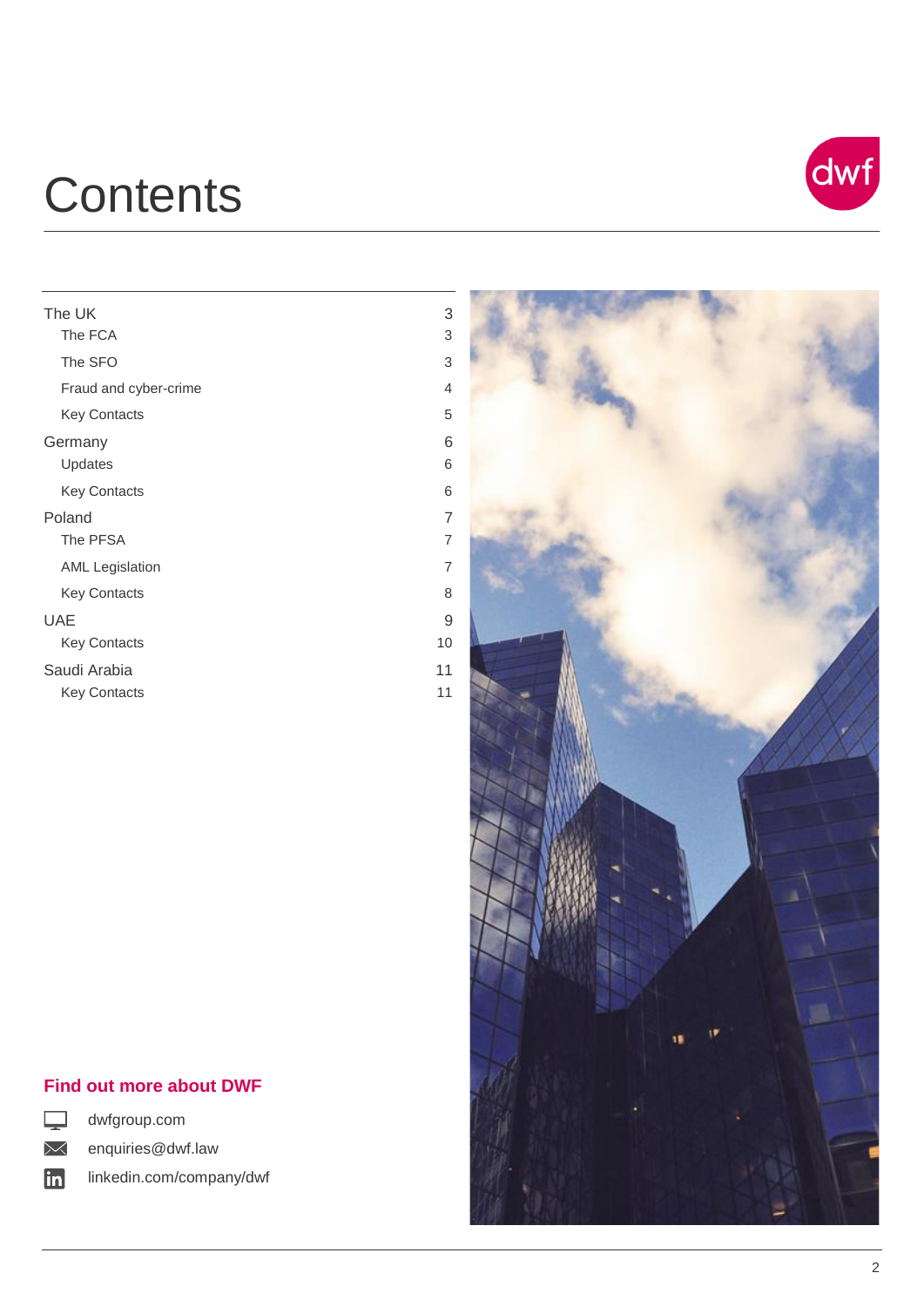# <span id="page-2-0"></span>The UK



**In the three months since our last update, the FCA's actions have demonstrated the words that preceded them; "there is no amnesty for firms that tackle financial crime poorly"<sup>1</sup> .**

### <span id="page-2-1"></span>**The FCA**

 $\overline{a}$ 

There has been a noticeable uptick in public outcomes relating to financial crime; only last week the FCA announced its first criminal prosecution of a bank under the Money Laundering Regulations 2007 (**"MLRs"**). The FCA has been trying to secure a criminal prosecution under the MLRs for some years and has opened several enforcement investigations into financial institutions for failures under the legislation. However, this is the first criminal prosecution of a bank under the MLRs by the FCA and provides further evidence of the FCA's resolve to act when it perceives failures to comply with obligations to combat financial crime. The alleged failures relate to determining, conducting and demonstrating risk sensitive due diligence and on-going monitoring of customer relationships to prevent money laundering. The FCA has confirmed that no individuals have been charged and the bank is due to appear in court in April.

The prosecution follows two final notices against banks last year for failures relating to anti-financial crime systems and controls (reported in our last newsletter). It is also noteworthy that those two fines (GBP 37.8 million and GBP 48.3 million) represent two of the three highest imposed over the course of the financial year to date. The FCA's announcement of its first prosecution under the MLRs serves as a timely reminder to all regulated firms to ensure their anti-financial crime systems and controls are regularly tested and enhanced when necessary, especially in light of public outcomes against other institutions. This is particularly the case in the wake of the pandemic when the FCA has expressed concerns on multiple occasions throughout the last year that the pandemic has afforded criminals new opportunities to commit economic crimes.

In early March the FCA imposed a fine and prohibition order on a trader for market abuse and in February, the FCA announced that it had commenced criminal proceedings against four individuals for insider dealing, two of the four being simultaneously prosecuted for fraud by false representation. Further, in January an individual convicted of insider dealing in 2019 was ordered to pay in excess of GBP 3.8 million perceived to be the proceeds of crimes he committed. The FCA's message is clear; financial crime remains a top priority and the regulator will not hesitate to take action, imposing significant fines as a deterrent.

### <span id="page-2-2"></span>**The SFO**

#### **Is the SFO clearing its decks and preparing for postpandemic activity?**

The SFO saw an influx of large cases in the wake of the financial crisis in 2008 relating to both the LIBOR and foreign exchange scandals, for example. Given the recent activity summarised below, it appears that the SFO may well be 'clearing the decks' in preparation for another similar increase in cases arising out of the pandemic.

In January this year, the SFO announced that it was closing its investigation into an international tobacco company following an investigation that had lasted over three years. The SFO noted that *"following extensive investigation and a comprehensive review of the available evidence"*, the evidential test for prosecution was not met.

This outcome follows shortly after similar decisions in May and June last year to close investigations into two other global organisations. The SFO also agreed a number of Deferred Prosecution Agreements in 2020, including one agreed in July and another in October.

As a result, the SFO has concluded at least five of its large cases since May of last year. The Director, Lisa Osofsky, has been clear in stating that the SFO expects to commence pandemic related investigations. In a speech entitled "Future Challenges in **[Economic Crime: A View from the SFO"](https://www.sfo.gov.uk/2020/10/09/future-challenges-in-economic-crime-a-view-from-the-sfo/)** given by Osofsky in October 2020, she stated that the SFO expects to see an increase in reports relating to Investment Fraud being made as a result of the pandemic.

The SFO is also expecting an increase in the number of bribery cases caused by the pandemic during which businesses have been placed under extreme stress, thereby creating greater temptation to try and win contracts by *"any means necessary"*<sup>2</sup> .

Osofsky has recently stated that two legislative developments in particular are at the top of her agenda:

<sup>1</sup> [Mark Steward, FCA Executive Director of Enforcement and Market Oversight in November 2020](https://www.fca.org.uk/news/press-releases/fca-pra-fine-goldman-sachs-international-risk-management-failures-1mdb)

<sup>&</sup>lt;sup>2</sup> Taken from the speec[h "Future Challenges in Economic Crime: A View from the SFO"](https://www.sfo.gov.uk/2020/10/09/future-challenges-in-economic-crime-a-view-from-the-sfo/) given by Lisa Osofsky in October 2020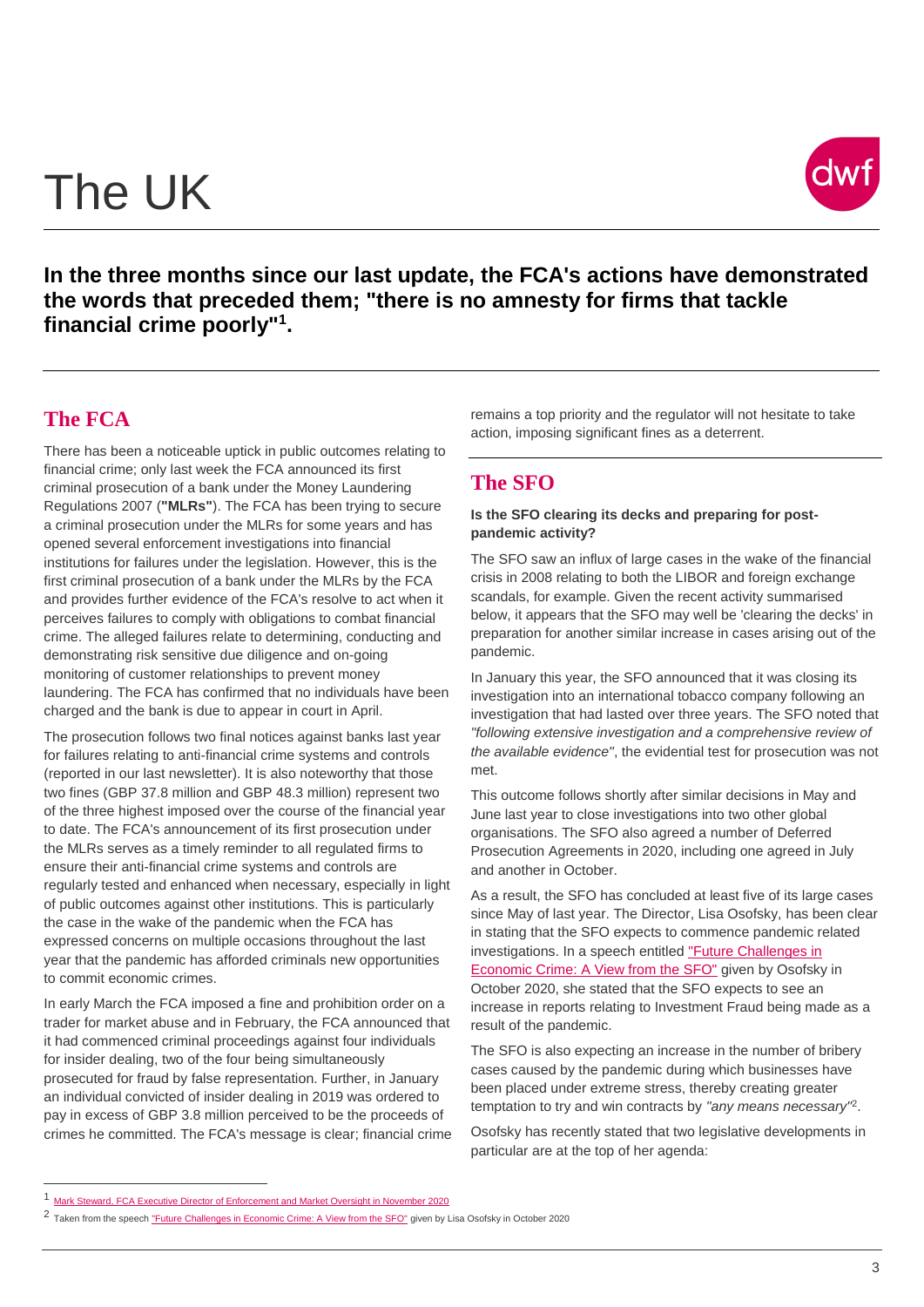

- 1. A failure to prevent economic crime offence; and
- 2. A *"tipping off"* offence in relation to notices issued under Section 2 of the Criminal Justice Act 1987 (**"CJA"**).

Whilst an amendment to the Financial Services Bill that would have held those *"authorised or registered by the Financial Conduct Authority"* liable for fraud and money laundering offences (amongst others) committed by employees was discussed in Parliament in January, it was dismissed pending the current Law Commission review on corporate criminal liability. The SFO's Director is, therefore, likely to have to wait some time before there are any significant developments in relation to a new economic crime offence.

In relation to the suggested *"tipping off"* offence, the SFO's desire to limit any internal investigations conducted by recipients of Section 2 Notices so as to limit the risk of alerting those who may have been involved in the commission of a crime can significantly hinder any internal investigations and hamper the 'business as usual' operation of a corporate. The key to mitigating the effect of this is to maintain an open and co-operative dialogue with the SFO, informing them of any proposed actions, which may impact on the investigation and explaining the difficulties caused by any restrictions imposed on internal investigations.

Given the SFO's predictions and the FCA's rhetoric around financial crime and fraud over the past year, financial services firms would be well-advised to ensure that their systems and controls are being regularly re-assessed for new, and emerging, financial crime risks. Any such assessments should be welldocumented, including the rationale for any decisions arising out of them. Firms should also ensure that their reporting obligations to financial crime agencies are well considered and understood, with legal advice being sought when necessary.

### **R (on the application of KBR, Inc) v Director of the Serious Fraud Office [2021] UKSC 2**

Following a legal battle between KBR, Inc and the SFO over the past three years concerning the extent of the SFO's powers under section 2(3) of the Criminal Justice Act 1987 (**"CJA"**) (a **"Section 2 Notice"**) to compel a foreign company to produce documents it holds overseas, the Supreme Court finally determined the matter on the 5 February 2021.

The Supreme Court unanimously ruled that the SFO does not have the power under a Section 2 Notice to compel a foreign company with no registered office, fixed place of business or business activities in the UK to produce material to it. In reaching this conclusion, the Supreme Court considered that UK legislation is generally not intended to have extra-territorial effect; Parliament did not intend section 2(3) of the CJA to have extra-territorial application because there is no such express wording or clear indication within the Act that it ought to apply extra-territorially.

As such, KBR, Inc, a company incorporated in the USA (but with UK subsidiaries (**"KBR UK"**), with no fixed place of business in the UK and having never carried out business in the UK, fell outside the reach of the SFO's Section 2 powers.

#### **What does this mean in practice?**

It should be noted that a UK based company is still required to produce documents that it holds overseas in response to a Section 2 Notice. Further, a Section 2 Notice can still be legitimately served upon companies that have a registered office or fixed place of business in the UK, or companies that carry on business in the UK.

The SFO is also able to use other avenues to obtain material held by foreign companies, such as the use of Mutual Legal Assistance through its partner agencies abroad, albeit that this can be time consuming and cumbersome.

International companies currently under investigation and those who receive a Section 2 Notice should carefully consider whether the material they hold falls within the scope of a Section 2 Notice, following this judgment before responding to and producing documents to the SFO.

Following the Supreme Court ruling, the SFO has closed its investigation into KBR, Inc.'s UK subsidiaries citing that the evidence did not meet the evidential test required within the Code for Crown Prosecutors. This brings the SFO's four year bribery and corruption investigation into KBR UK to a close.

For further specialist advice on this topic, please contact [Imogen](mailto:Imogen.Makin@dwf.law)  [Makin](mailto:Imogen.Makin@dwf.law) an[d Kelly Wilson.](mailto:Kelly.Wilson@dwf.law)

A more detailed consideration of this important judgment and its implications can be found [here.](https://dwfgroup.com/en-de/news-and-insights/insights/2021/2/supreme-court-finds-the-sfos-section-2-powers-do-not-have-extra-territorial-reach)

### <span id="page-3-0"></span>**Fraud and cyber-crime**

#### **Under-reporting of fraud and cyber-crime offences**

Estimates compiled by the Office for National Statistics (ONS) suggest that only a fraction of fraud and cyber-crime offences are being reported to the authorities. Estimates put the volume of cyber-crime offenses at 1.7 million in the 12 months to September 2020 (similar to prior year figures), but police recorded offense data from the National Fraud Intelligence Bureau (NFIB) showed that only 29,094 offences were referred to the NFIB. That equates to just 1.7% of the estimated total volume of cyber-crimes perpetrated.

Some expert commentators have indicated that there is a general perception that there is limited action the public authorities can or will take to find and punish offenders. However, when considering the ability of the authorities to take action it must be noted that if they are not even being told about offences, they have little opportunity to attract the right level of funding, skills and other resources required to be effective in fighting cyber-crime. In turn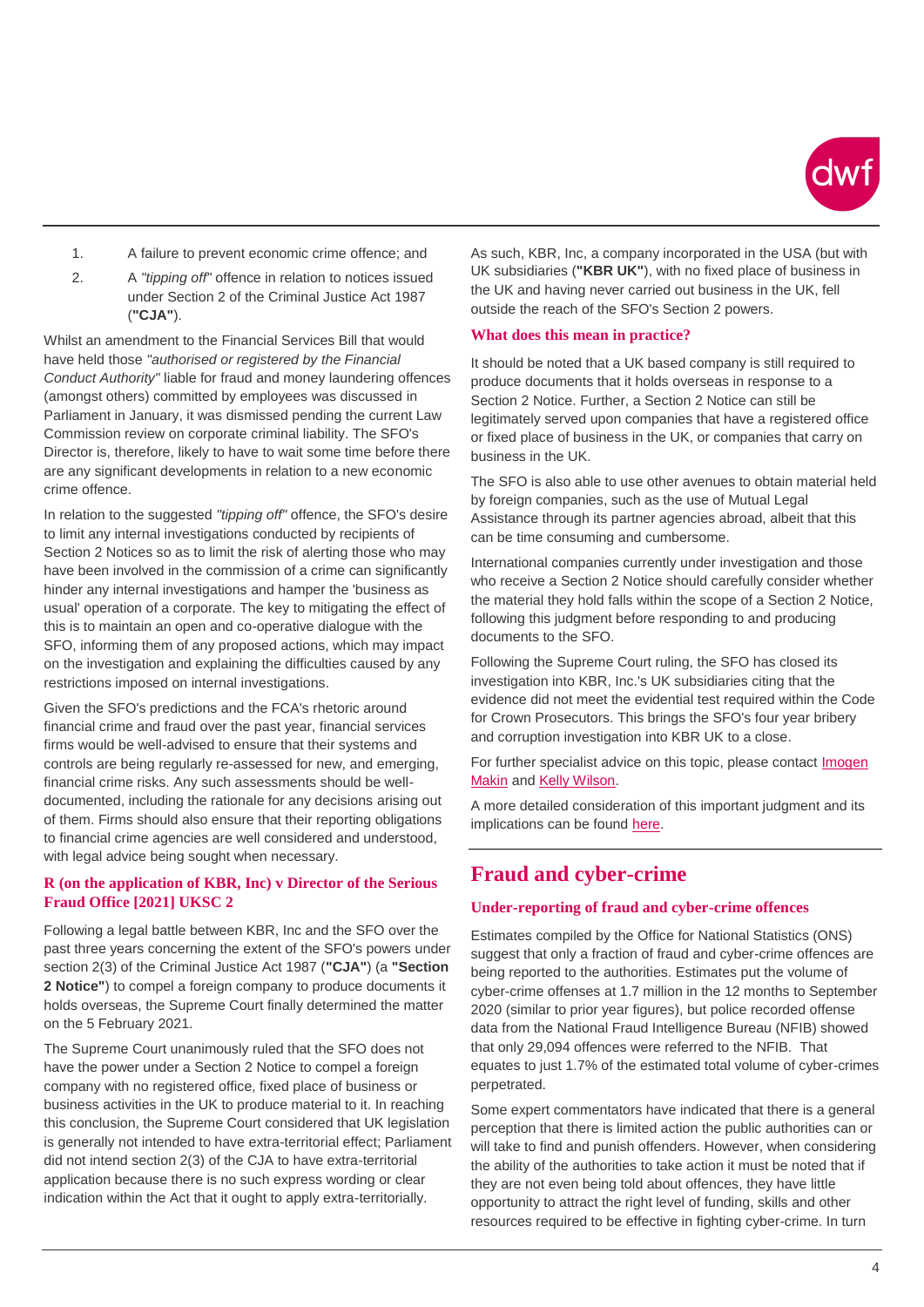

this creates an environment where criminals go unpunished, continue to perceive cyber-crime as high-reward low-risk endeavour, and the burden of tackling cyber-crime continues to be placed on individuals and organisations being targeted by criminals.

In the financial services sector, the statistics were more positive. UK Finance and Action Fraud data for the banking sector showed significant increases in offenses reported in the categories of; remote banking and card fraud, business email compromise, social media account compromise, and computer viruses and malware.

#### **Looking ahead; possible NIS2 Directive**

On 22 February, the European Parliamentary Research Service (EPRS) announced that the NIS2 Directive is under deliberation. This is intended to expand the Directive on Security Network and Information Systems, on which the UK Network and Information Systems (NIS) Regulations 2018 are based. In particular, the NIS2 Directive aims to create a high common level of cybersecurity across the EU Member States, respond to growing threats posed with digitalisation and the surge in cyber-attacks, strengthen the security requirements, introduce stricter supervisory and enforcement measures, as well as increase the scope of entities covered by the original NIS Directive.

While the Directive will not be binding on the UK, it is possible that the UK may update the NIS Regulations in line with it which will likely impact the Financial Services sector.

### **Payment Systems Regulator Consultation - Authorised Push Payment (APP) Fraud**

APP fraud is where a fraudster tricks a customer into authorising the payment of money to them. The PSR is consulting on APP fraud given notified losses amounts to GBP 208 million in H1 2020. New measures might include:

- 1. requiring banks publish outcomes and statistics for APP fraud including reimbursement figures;
- 2. mandating bank data sharing to prevent scams in the first place; and
- 3. extending customer protections through changes to payment system rules.

The consultation closes 8.4.21. More information on this subject can be found [here.](https://psr.org.uk/publications/consultations/cp21-3-authorised-push-payment-scams-call-for-views/)

### <span id="page-4-0"></span>**Key Contacts**

#### **Financial Services**



**Martin Pugsley** Head of Financial Services Sector **M** +44 7718 130 683

**E** Martin.Pugsley@dwf.law

### **Financial Services Regulatory Legal**



**Richard Burger** Partner

- **M** +44 7545 100510
- **E** Richard.Burger@dwf.law



**Imogen Makin** Legal Director

- **M** +44 7842 608 194
- **E** Imogen.Makin@dwf.law



**Kelly Wilson** Senior Associate **M** +44 7708 487763

- **E** Kelly.Wilson@dwf.law
- 

#### **Financial Services Litigation**



**Ben Johnson**

- Partner **M** +44 7968 559 314
- **E** Ben.Johnson@dwf.law
- 



**Mark Hendry Director M** +44 7821 867712 **E** Mark.Hendry@dwf.law

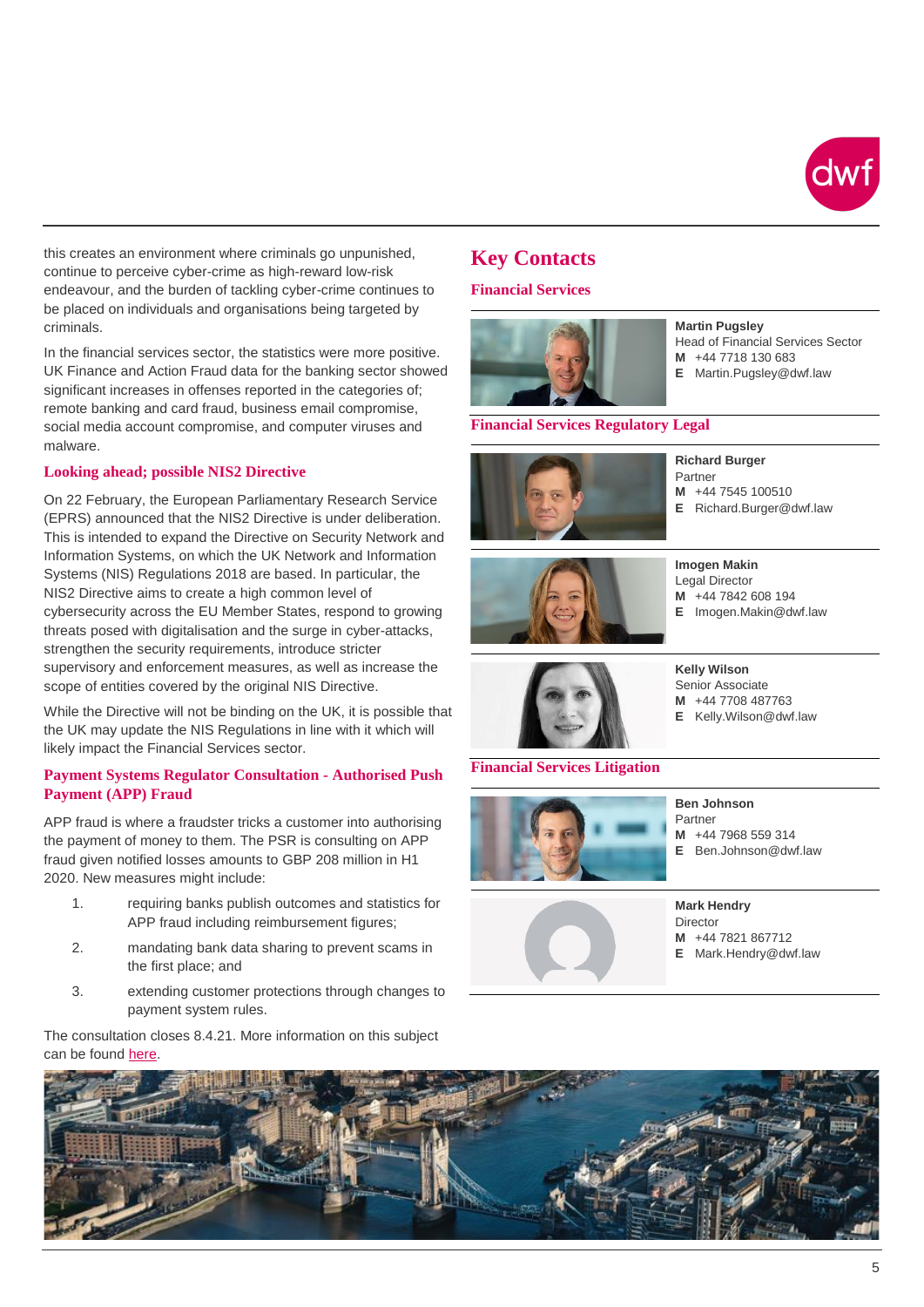# <span id="page-5-0"></span>**Germany**

# <span id="page-5-1"></span>**Updates**

The German Parliament is due to discuss the draft law on electronic securities, which if implemented in its current form, will waive the strict paper requirements for issuing bonds and interests in investment vehicles. Instead, a mere electronic entry in either a centralised register or a decentralised Blockchain register will be sufficient for issuing electronic securities. However, according to the proposed law, even Blockchain registers will require a licensed registrar in order to register electronic securities. This would create the potential for extensive liability for such registrars with the consequence that not many market players may dare to take up such role. Yet, from a legal perspective, the comprehensive good faith provisions surrounding entries on Blockchain registers are quite compelling; they include not only ownership but also transfer restrictions. According to the current draft, shares in funds may also be issued solely in electronic form (a provision which had not been included in the initial ministerial draft), however, not on the basis of a decentralised Blockchain.

An amendment to the anti -money laundering rules regarding cryptocurrencies is also being proposed. According to draft legislation currently going through parliament, the transfer of crypto values exceeding the equivalent of EUR 1,000 between natural or legal persons in the context of the provision of financial services, or the operation of banking transactions within the meaning of the German Banking Act (Kreditwesengesetz), requires KYC obligations to be fulfilled by in -scope entities. This also includes transactions that are carried out outside of a business relationship, but expressly does not include services exclusively concerning crypto custody (within the meaning of Section 1 (1a) sentence 2 number 6 of the German Banking Act). This legislative proposal aims to implement FATF recommendation 15, interpretative guide section 7a), according to which in -scope entities must fulfill general duties of care when transferring crypto assets outside of a business relationship and above a threshold value of EUR 1000.

# <span id="page-5-2"></span>**Key Contacts**



**Nina -Luisa Siedler** Partner **M** +49 151 14368441 **E** Nina.Siedler@dwf.law



**Axel von Goldbeck** Partner **M** +49 170 5543936

**E** Axel.VonGoldbeck@dwf.law



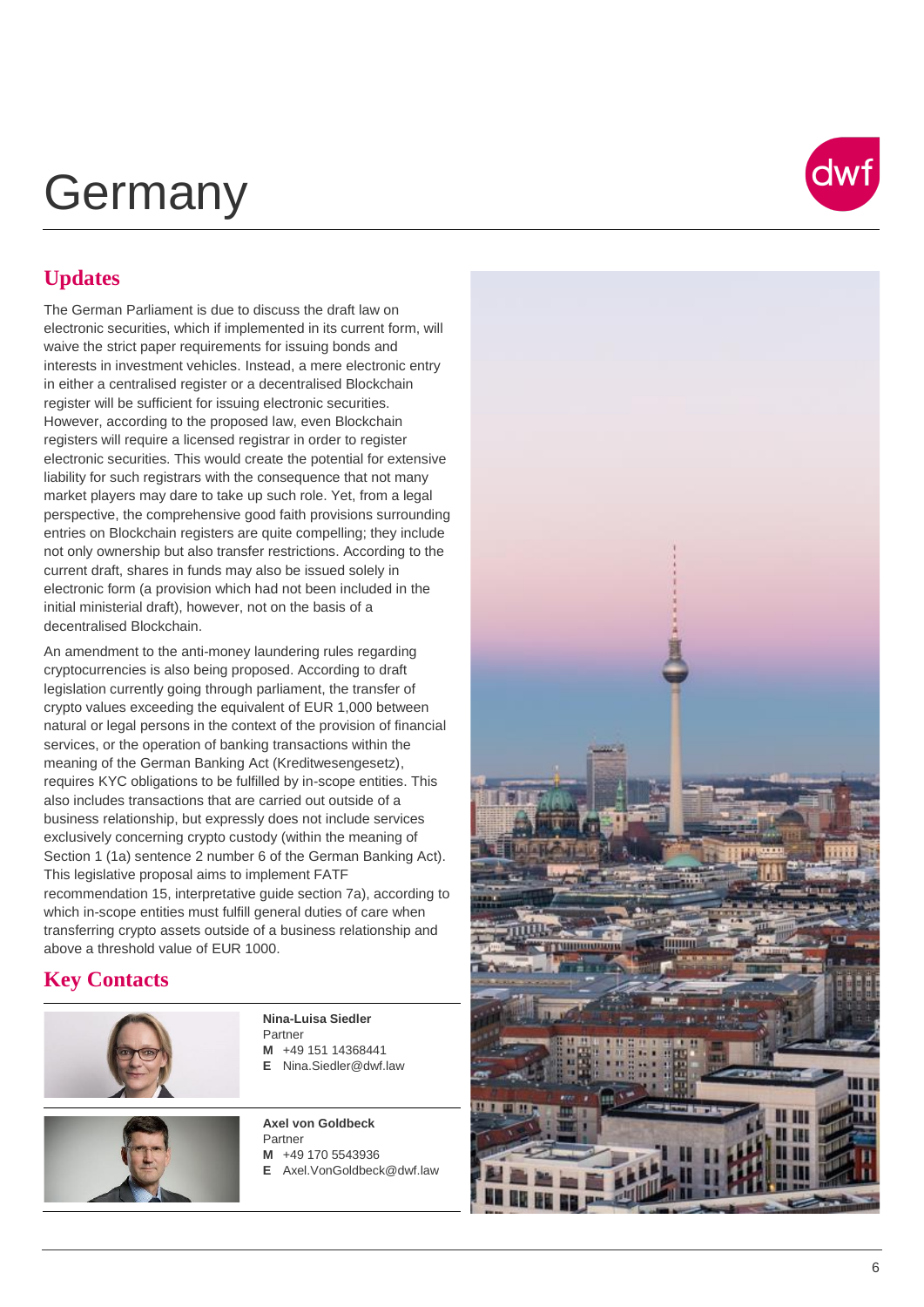

# <span id="page-6-0"></span>Poland

# <span id="page-6-1"></span>**The PFSA**

The PFSA has recently published advice on investing in cryptocurrencies and other digital assets. The PFSA warns against hastily investing savings in financial instruments that are difficult to understand. Many people may be motivated to invest in cryptocurrencies due to low interest rates on savings offered by banks and due to the increase in the valuation of some digital currencies. However, the PFSA warns that investing in cryptocurrencies may easily result in the loss of some or all of the funds.

The PFSA has reminded investors that the cryptocurrency market is not regulated, and is not supervised by the PFSA or any other regulator in Poland. Therefore, there is no means of redress for investors to recover their money in a situation where, for example, a cryptocurrency exchange declares bankruptcy. The PFSA also noted that the cryptocurrency market is characterised by high volatility, which, on the one hand allows investors to gain large profits, but on the other, may easily lead to losing a large part of the invested capital. As a proof of this volatility, the PFSA presented a chart of the bitcoin exchange rate, which initially recorded huge increases, and later a spectacular decline.

The PFSA pointed out that any possible pursuit of claims from unreliable entrepreneurs (such as cryptocurrency exchanges, brokers, etc.) may be very difficult, especially given the fact that often these are entities based and registered abroad.

The PFSA warned that cryptocurrencies such as Bitcoin or Ethereum are not issued or guaranteed by the central bank of the state, nor are they money. Their value does not depend on the value of another asset (e.g. gold, euro, dollar) and is determined on the basis of their popularity among investors.

The PFSA indicated that cryptocurrencies may be used to commit various types of crimes, such as creating financial pyramids (Ponzi scheme) or false initial coin offerings, where issuers disappear once they obtain financing, and cryptocurrencies paidup by investors are never issued.

The PFSA has helpfully published information about the rules governing the market on cryptocurrency investments. It includes, for example, definitions of payment tokens, stablecoins, investment and utility tokens, cryptocurrency mixers and cryptocurrency wallets. Therefore, it may be a valuable source of information for those who are interested in the world of crypto assets and are looking for a compendium of knowledge about it.

More information on this subject can be found [here.](https://www.knf.gov.pl/knf/pl/komponenty/img/Ostrzezenie_UKNF_o_ryzykach_zwiazanych_z_nabywaniem_oraz_z_obrotem_kryptoaktywami_72241.pdf)

### <span id="page-6-2"></span>**AML Legislation**

### **Counteracting money laundering and the financing of terrorism - implementing the Fifth Anti-Money Laundering Directive ("AMLD V") into Polish law**

The Council of Ministers has adopted a draft amendment to the Act on counter money laundering and terrorist financing, thereby implementing AMLD V.

The proposed new law extends the scope of institutions subject to anti-money laundering/terrorist financing obligations by adding those conducting the following activities:

- 1. trading or brokerage in works of art, collectors' items and antiques; and
- 2. the storage, trade or brokerage of these goods (in respect of transactions with a value of EUR 10,000 or more, regardless of whether the transaction is carried out as a single operation or several operations which appear to be related to each other).

The new regulations specify the definitions of, among others, a beneficial owner, a Member State and a group. Moreover, they extend the scope of statistics and data collected by the Polish General Inspector of Financial Information and specify the rules concerning the application of financial security measures by in scope institutions, as well as activities undertaken by them, in relation to high-risk third countries.

In addition, the draft law specifies the rules for in-scope institutions storing documents and information obtained as a result of KYC/AML checks.

The new law obliges EU Member States to publish and update the list of public posts and functions that qualify as politically exposed positions under national laws. It also introduces mechanisms for verifying data contained in the Central Register of Ultimate Beneficiaries and the obligation to register "*entities providing currency exchange services between virtual and fiduciary currencies*" and "*providers of virtual currency accounts*".

The bill is currently being reviewed by the Polish parliament. As soon as the parliament completes its works, which is expected to be soon, the bill shall be delivered to the President for the signoff. The new law shall enter into force 14 days following its publication in the Journal of Laws, however, some provisions of the new law shall be effective 6 months following the publication. Financial institutions should follow the works on the new law and plan adjustments to new requirements to be imposed on them.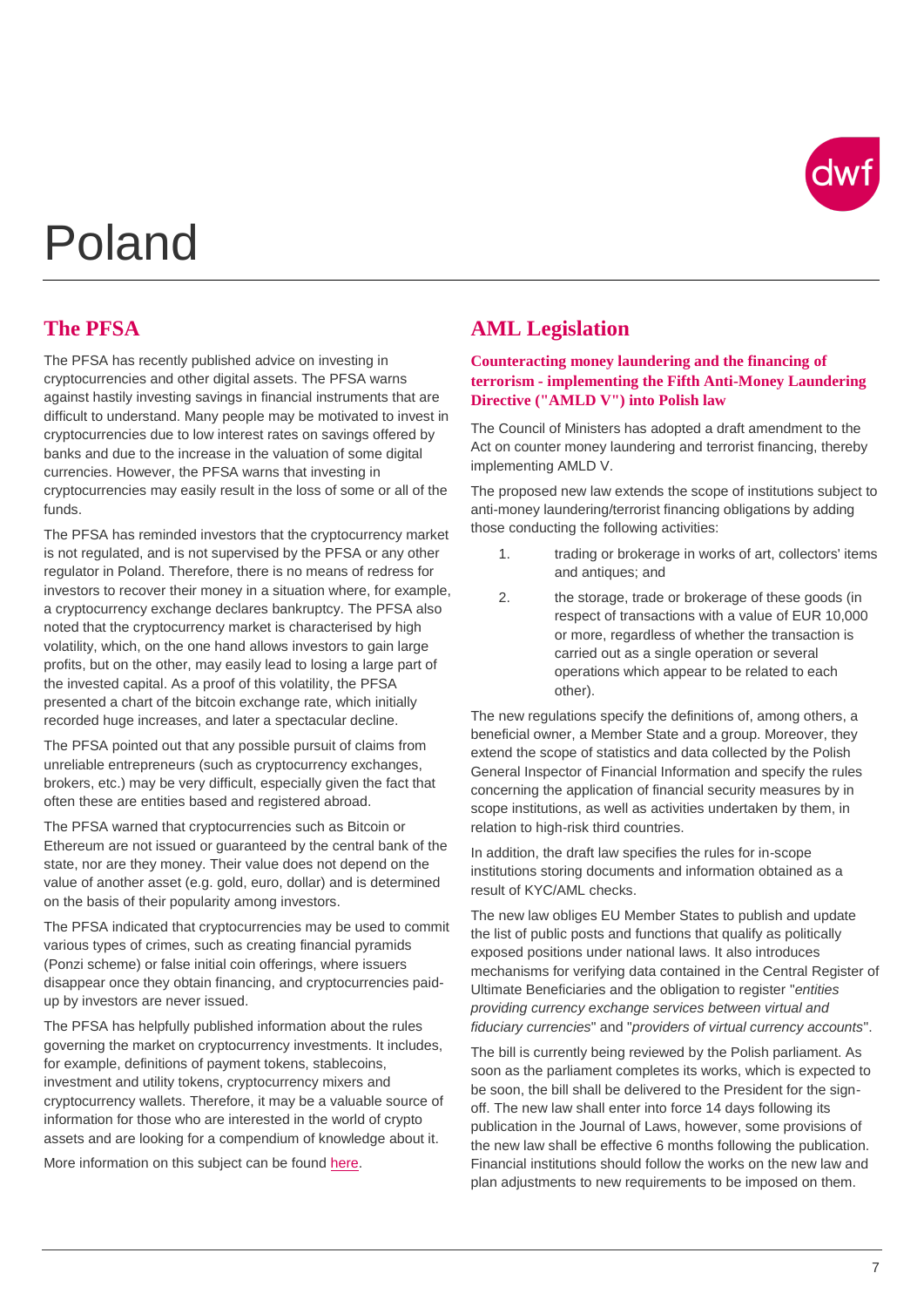

# <span id="page-7-0"></span>**Key Contacts**



**Adam Stopyra** Partner **M** +48 571 244 772 **E** Adam.Stopyra@dwf.law



**Michał Torończak** Senior Associate **M** +48 692 003 532 **E** Michal.Toronczak@dwf.law



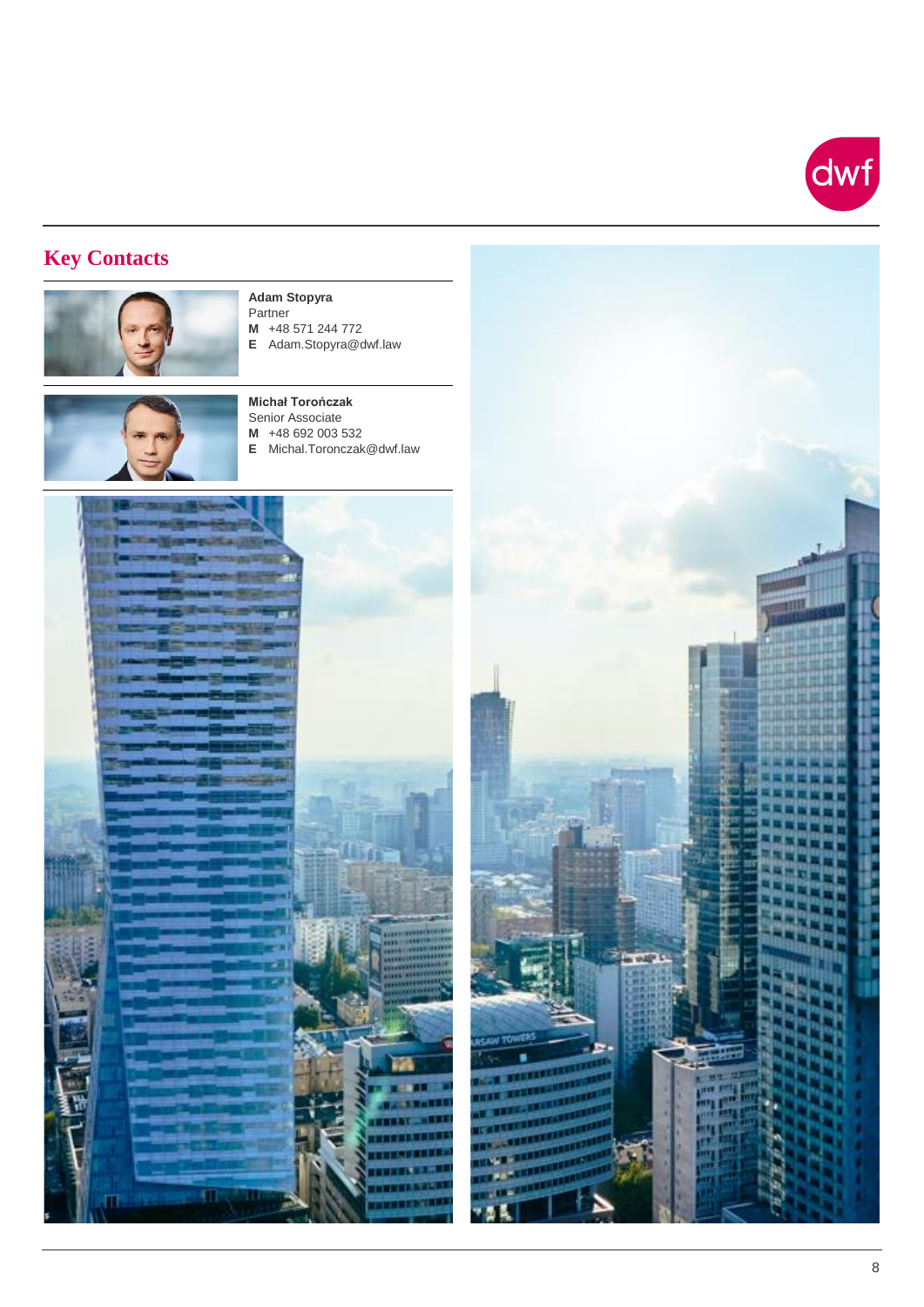# <span id="page-8-0"></span>UAE



# **Updates**

The regulatory framework that governs the financial crime and fraud in the UAE is multi-layered, which includes federal legislation, as well as legislation issued by each Emirates. A number of offshore jurisdictions, like the Dubai International Financial Centre (**"DIFC"**) and Abu Dhabi Global Markets have also issued supplementing regulations. The Central Bank of the UAE (**"CBUAE"**) also regulates the activities relating to financial institutions and money exchanges.

In 2020, the Financial Action Task Force (FATF) and the Middle East and North Africa Financial Action Task Force (MENAFATF) assessed the UAE's anti-money laundering and counter terrorist financing (**"AML/CFT"**) system. The FATF/MENAFATF determined that the UAE has taken significant steps to strengthen relevant laws and regulations and had put in place a range of committees to improve national coordination and cooperation. However, the framework was relatively new, and further time was needed to determine its effectiveness. Further, authorities had access to a broad range of financial information in their investigations of terrorist financing, fraud and other offences. The UAE has achieved positive results in investigating and prosecuting the financing of terrorism, but its limited number of money laundering prosecutions and convictions, particularly in Dubai, are a concern given the country's risk profile.

The regulators have been actively taking steps to address the concerns raised by FATF, and there has been an increase in enforcement actions being taken by the regulators.

Since the beginning of 2021, the following significant cases have been reported:

– In 2018 the UAE issued the updated Federal Decree Law No. (20) of 2018 on Anti-Money Laundering and Combating the Financing of Terrorism and Financing of Illegal Organisations which was followed by regulation issued by the UAE Cabinet and various decisions of the CBUAE board. All banks in the UAE were provided with a grace period in which to update their compliance and align it with the AML/CFT.

The CBUAE recently fined 11 banks operating in the UAE a total amount of AED 45.75 million for failing to achieve appropriate levels of AML & Sanctions Compliance Frameworks within the grace period afforded by the CBUAE. The CBUAE has stated that it will continue to work closely with all financial institutions in the UAE to ensure AML/CFT compliance and will continue to impose administrative and/or financial sanctions, for non-compliance by such institutions.

In another instance, the CBUAE fined the Bank of Baroda, GCC Operations in Dubai, AED 6,833,333 for non-compliance with AML/CFT.

– The Abu Dhabi Criminal Court has handed down a 15-year prison sentence to the former Chairman of the Board of Directors of a government-owned Abu Dhabi company, and the CEO of the same company, in relation to money laundering. Both individuals were ordered to pay fines and return approximately AED 8 billion of money received by them. The court also ordered the seizure of the proceeds of crime and the property of equivalent value and ordered the deportation of the CEO after he has served his sentence

The two individuals were accused of misusing their position with the company they worked for by using the name of the parent company to create two clone companies, which were used to contract with companies based abroad. They used the two "*clone*" companies (with the same name as the parent company) to enter into parallel and identical agreements with the companies based abroad. The money the two individuals received pursuant to the agreements was transferred to the two clone companies and then to the personal accounts of each individual, while the obligations in relation to the executed contracts remained with the parent company.

– A former relationship manager of a private bank in the DIFC has been fined AED 165,000 for his involvement in anti-money laundering law breaches and for hindering the investigation of the Dubai Financial Services Authority (**"DFSA"**). A distinction was made by the DIFC that the employee was not judged to have engaged in money laundering but was found guilty of being involved in breaches of the applicable anti-money laundering law.

The employee established the BVI entity (in which he was a director and registered beneficial owner) with the help of an individual that would often act as an "*introducer*" for the bank. The employee arranged for the introducer's referral fees to paid by the bank to the BVI company. The bank believed that company was owned by the introducer and did not conduct any verification in relation to ownership of the BVI company. Some of the employee's clients also provided instructions whereby their money was transferred from the bank to the BVI company.

Money was then routed from the BVI company to personal accounts of the employee. The employee's involvement with the BVI company had not been disclosed to his employer. The DFSA said the banker's involvement with the offshore firm was not disclosed to his employer and this warranted action to be taken by the DFSA "*in order to maintain the integrity and reputation of the DIFC, and to protect direct and indirect users of the financial services industry*" in the DIFC.

Furthermore, the DFSA has clearly stated that it expects complete honesty and transparency from all financial institutions and the employees of such institutions that it licenses.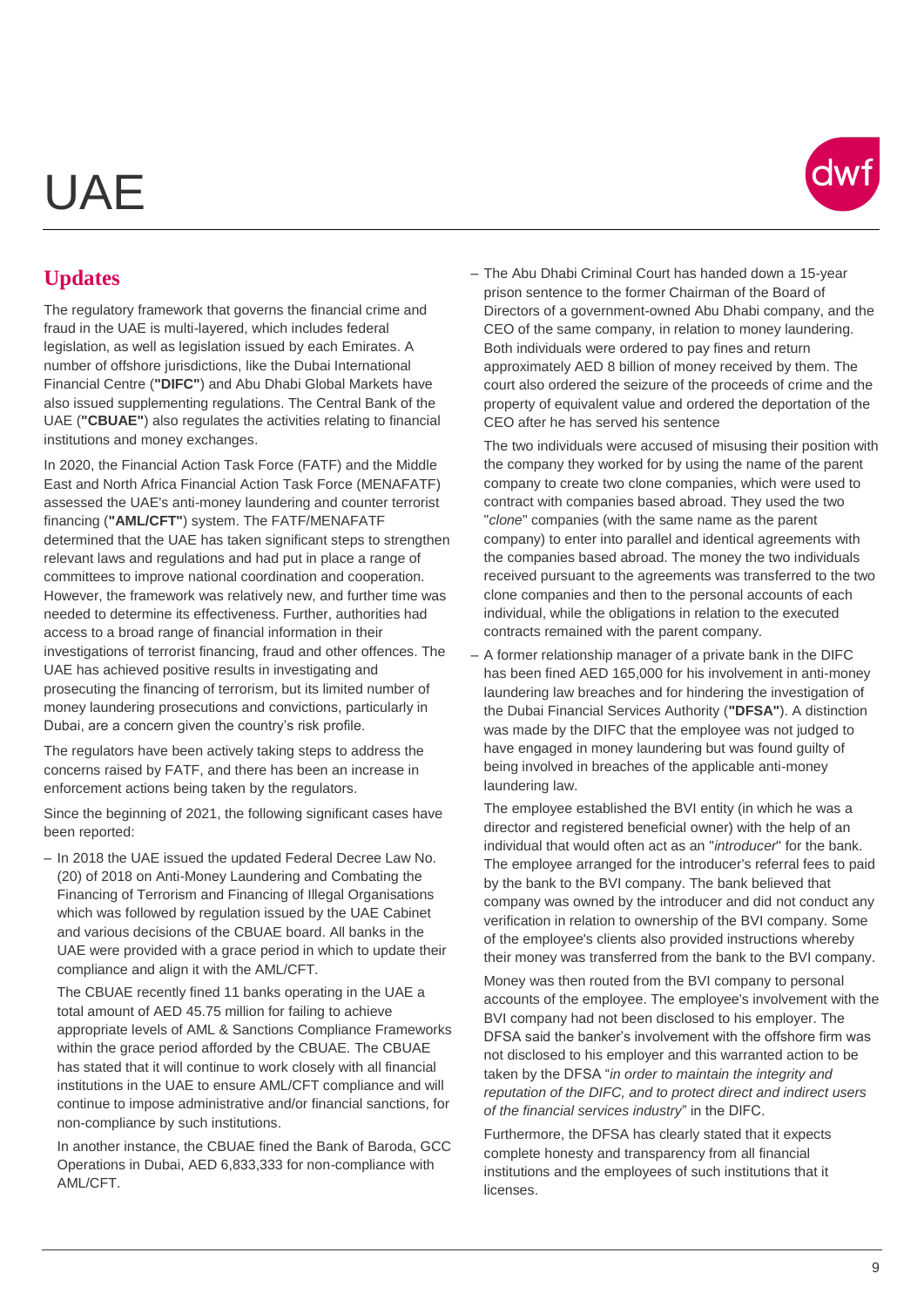

It is clear from the recent trends that regulatory authorities are keen to investigate and hold financial institutions and their employees accountable for any breaches of applicable financial laws and regulations. Specifically, authorities are looking to proactively enforce the anti-money laundering laws issued in the UAE whether such laws are issued for onshore financial institutions or those in the free zones.

## <span id="page-9-0"></span>**Key Contacts**



**Umera Ali**  Partner, Head of Banking, Finance & Corporate (UAE) **M** +971 52 3859126 **E** Umera.Ali@dwf.law



**Aisha Gondal** Director **M** +92 3007 091978 **E** Aisha.Gondal@dwf.law



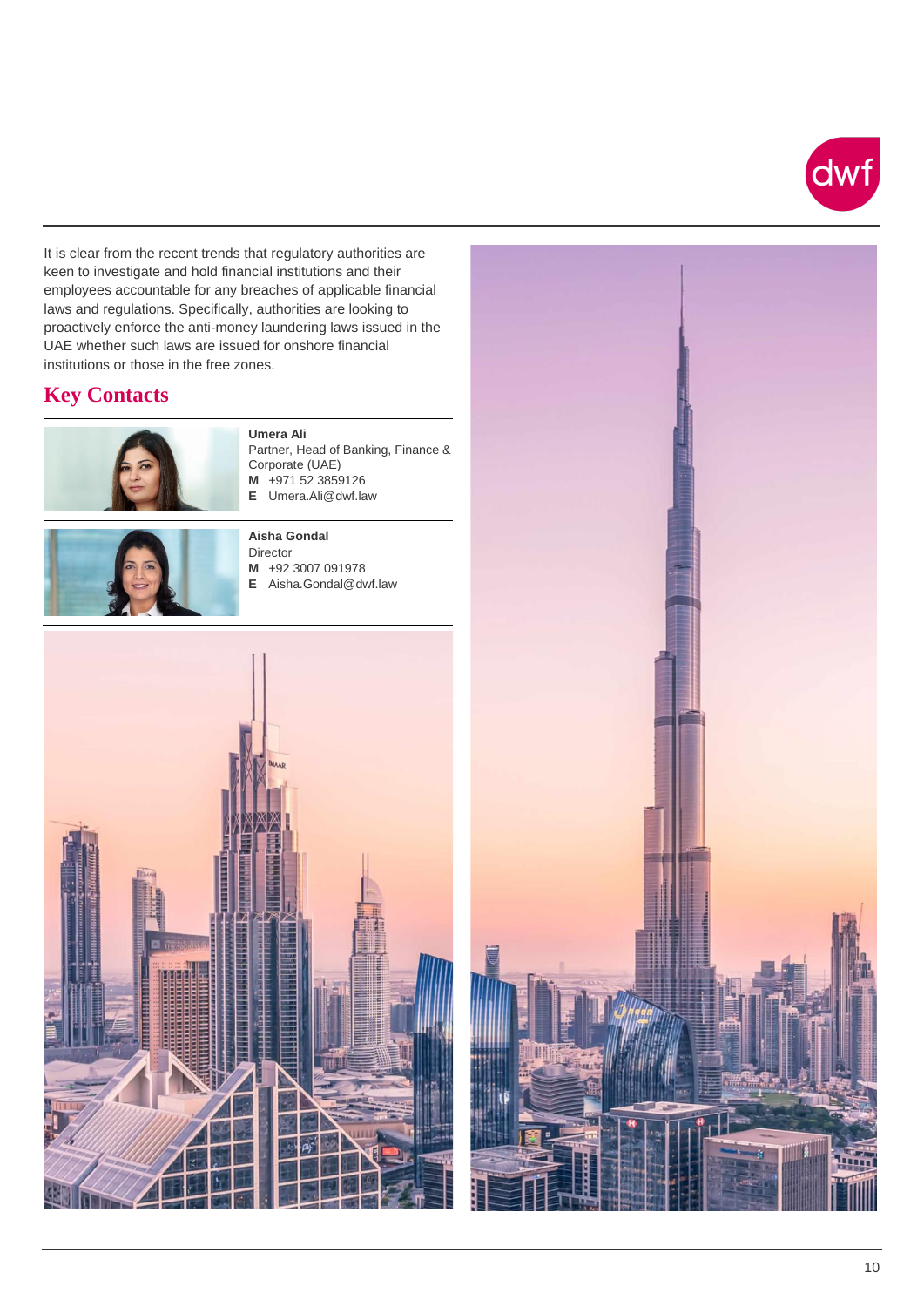# <span id="page-10-0"></span>Saudi Arabia



# **Updates**

The Central Bank of Saudi Arabia (**"SAMA"**) is the main regulator responsible for monitoring and enforcing these regulations, and there has been a significant increase in enforcement actions.

– Thirty-two people have been arrested as part of a corruption investigation into the bribery of bank employees, and money laundering of approximately SAR 11.6 billion out of the KSA. The Oversight and Anti-Corruption Authority (**"Nazaha"**) initiated the investigation in cooperation with the SAMA. The authorities discovered that certain bank employees had received bribes from a group of residents and businessmen in exchange for depositing large sums of cash from unknown sources before transferring the money out of the KSA, in breach of a number of KSA laws and regulations including the antimoney laundering law.

Of the thirty-two arrested, twelve were bank employees who have been accused for their involvement in bribery, fraud, exploitation of their positions for financial gain and money laundering.

Nazaha has also arrested around forty-eight government employees from seven different ministries as part of their continued efforts against corruption and money laundering. Employees from the Presidency of State Security, the Saudi Food and Drug Authority and the General Authority of Meteorology and Environment Protection were arrested, accused of bribery, abuse of influence and power, as well as fraud and forgery.

– Authorities in the KSA have recently disbanded an organized crime gang that was involved in money laundering. The accused were found to have laundered approximately SAR 64.86 million (including large quantities of gold) and were given different sentences by the courts with a combined imprisonment of sixty four years. The expatriates who have been imprisoned will be deported once they have completed their sentences.

### <span id="page-10-1"></span>**Key Contacts**



**Umera Ali**  Partner, Head of Banking, Finance & Corporate (UAE) **M** +971 52 3859126 **E** Umera.Ali@dwf.law



**Aisha Gondal Director M** +92 3007 091978 **E** Aisha.Gondal@dwf.law